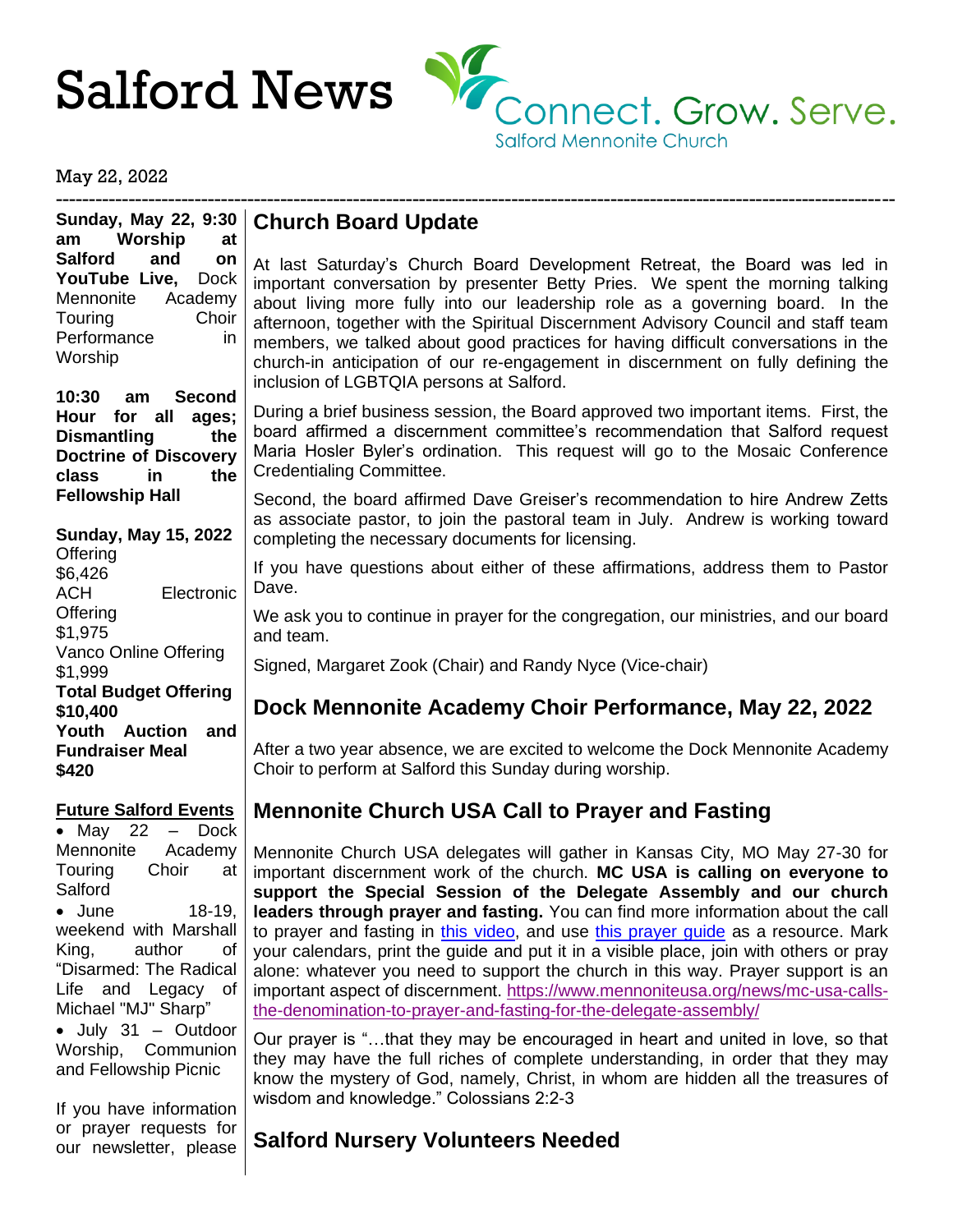submit this to the church office by 4:00 p.m. Wednesday afternoon.

If you would like to receive this newsletter by email, please submit your email address to [alderferb@salfordmc.or](mailto:alderferb@salfordmc.org) [g](mailto:alderferb@salfordmc.org)

The Salford nursery is open during worship and second hour for children 2 and under. At this time several children are present there each Sunday, and families are saying it makes the difference for their being able to be present in worship. But our list of volunteer caregivers has shrunk from over 100 in 2019 to just 32 people currently, and **it is becoming difficult to keep the nursery open. Would you consider being a nursery volunteer a few times per year?**

Nursery volunteers serve about one Sunday every 3 months. Audio of the worship service is projected to the nursery, so you get to listen to the service while holding babies. This is an easy and fun job that many people in the church can share to make church possible for young families. The church office can help you with necessary child safety clearances; we also ask that you be up to date with your covid vaccine. To volunteer or for more information, contact current nursery chair [Sarah McInnes,](mailto:smcinnes@pa.gov) [Brad Alderfer,](mailto:alderferb@salfordmc.org) or [Maria Hosler Byler.](mailto:hoslerbylerm@salfordmc.org)

# **Salford Potluck Fellowship Meal Reflections**

This past Sunday approximately 45 persons participated in the Salford potluck fellowship meal following Second Hour in the Fellowship Hall. Food was plentiful and delicious and conversations around the table were rich. Our new Potluck Fellowship Team did a wonderful job organizing and cleaning up after the event. We plan to have approximately 6 potluck meals throughout the year and hope that all will join in. The next potluck meal will be the fellowship picnic meal following outdoor worship on July 31, 2022. Here is the recipe to one of the delicious dishes at the potluck, Jan Landis' baked beans:

Baked Bean Recipe, Lois Boaman - Adapted by Jan Landis

- 3 Cans Busch's Southern Pit BBQ beans
- 2 Cans Kidney Beans, drained
- 2 Cans Butter Lima Beans, drained
- 2 Cans Stewed Tomatoes
- 1/3 c. Grandma's Molasses
- 4 shakes Ketchup
- 2 Tbsp Mustard
- 4 Shakes Worcestershire Sauce
- 2 Dashes of Pepper
- 1 Large Onion, chopped

Bake in 4 qt casserole at 325 degrees for 1  $\frac{1}{2}$  - 2 hours. (I usually make this for large family gatherings but if you want a smaller amount, I use 2 cans of the BBQ beans and half of everything else.)

# **This Week at Salford**

### **Sunday, May 29**

9:30 am Salford Worship Indoors and Streamed on YouTube Live Preaching: Kerry Hasler-Brooks 10:30 am Second Hour for all ages

## **Our Church Family**

#### *Prayer Concerns*

- We rejoice as a community with *Maria Hosler Byler* who has completed the hard work in preparation and been officially recommended for Ordination! We will witness and celebrate with her this fall.
- For *Andrew Zetts* as he makes the transition from teaching at Dock to being officially on staff here at Salford this summer. We are thankful and joyful as we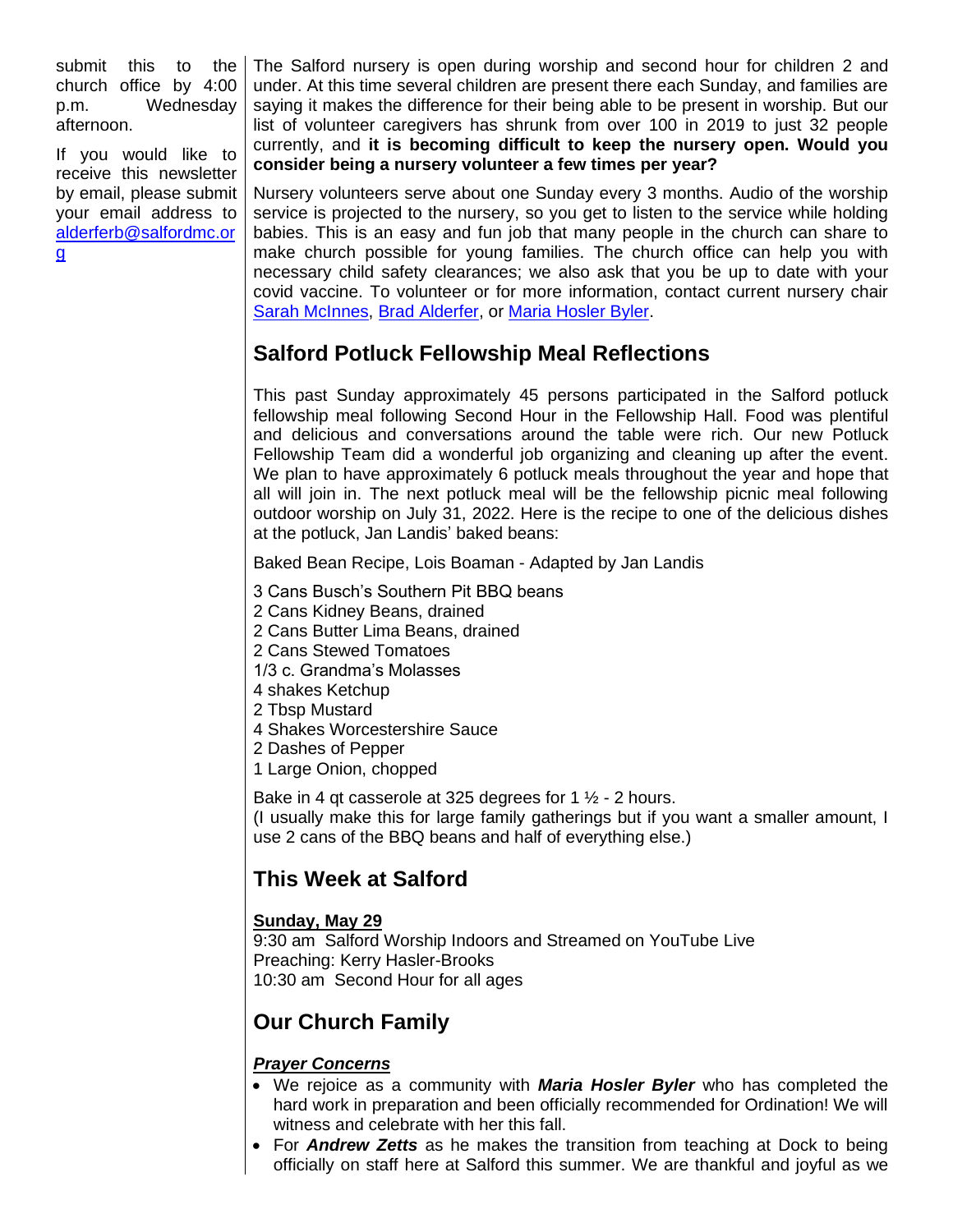welcome Andrew in this new role!

• All Mosaic congregations are invited to pray for the *delegates who will be traveling to Kansas City* this week to participate in Mennonite Church USA's Special Assembly (May 27-30). Pray specifically for Aldo Siahaan, Mosaic Leadership Minister, who will be one of the featured speakers, as well as the other delegates from Mosaic Conference and Mosaic congregations. We pray that the Holy Spirit will pour wisdom, peace, and compassion on all involved.

#### *Birthday Blessings…*

To **Janet Yoder**, who celebrates her 83rd birthday on May 25, and to **David Yoder**, who celebrates his  $86<sup>th</sup>$  birthday on May 25.

#### *Anniversary Blessings…*

To **John & Roma Ruth,** who celebrate their 71<sup>st</sup> wedding anniversary on May 26, and to **Earl & Ruth Alderfer**, who celebrate their 66<sup>th</sup> wedding anniversary on May 26.

Congratulations to **Karen Bergey!** Our interim minister of pastoral care has reached a new milestone. Karen writes:

I have spent the past 2 years earning a Certificate In Spiritual Direction from Oasis Ministries. Here is a link to the description of the program from their website: <https://www.oasismin.org/sdsg>

It is the same place Marlene Frankenfield went for her certificate - she was one of my spiritual directors early on and helped me discern if this was the right path for me. A few conversations with Beth Yoder were also instrumental in helping me discern. I have enjoyed learning and practicing these things so very much. I plan to take the summer to build a website and then, in the fall, slowly begin taking clients, both online and in person. I plan to be open to all but especially want to provide a safe place for LGBTQIA people.

Congratulations to Karen, for reaching this new summit in lifelong learning!

#### *Service & Mission*

**Donation of the Month for May** – featuring **Manna on Main Street.** Their current needs are: Individual size salty snacks, large chip bags, no salt canned tomatoes, ketchup, foil/plastic wrap, cooking oil, dry beans, juice, and dish soap.

Items can be placed at the donation of the month table by the infant nursery.

#### **5/19/22 Garden Update,**

Greetings fellow gardeners, this past week was another wet one for the garden. Over an inch Friday into Saturday and another inch last night. The garden just cannot dry out. I have all the plants but the soil needs to dry out enough for the tractors to work or you end up with a mess. So we wait. The plastic and drip tape will get laid out in nice straight rows, just not on my timetable. We will plant our plants but not on the schedule I had in mind. We will harvest produce but a little later then years past. This Saturday since the lower end is not ready we will take a day off. I have grandchildren visiting so I have to cook them breakfast and do all that granddad stuff when I can. I do visit the garden every day to water the plants, help Nancy pull weeds and mix my compost. The spring plants look outstanding. The cabbage is cabbaging, the broccoli is broccoling, the beets are beating and the peas ....are looking really nice.

Thank you to everyone who helped plant our flowers in the rain last Saturday. We will have a complete garden this year I just have to be patient and that can be really hard. Steve, [rsblank@verizon.net](mailto:rsblank@verizon.net) 215-876-6616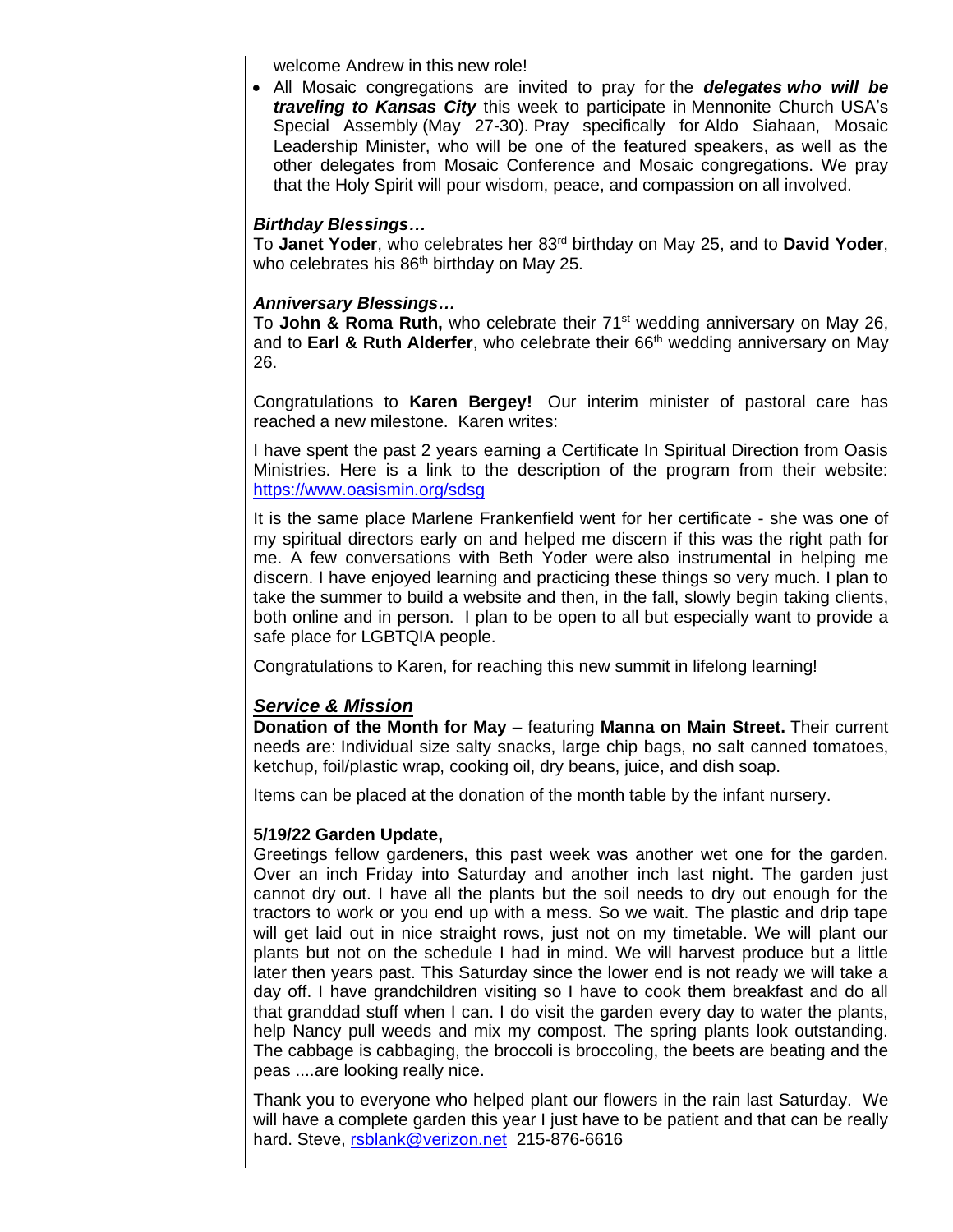Please witness the **"Table of the Fallen."** The table is set up in the church foyer.

Salford Mennonite and other Mennonite churches bear witness to death and suffering of all those directly affected by war. Indeed, Joe Hackmen, Joe Landis, Andrew Zetts, Julie Wimmer, Mary Miller and Glen Miller have directly influenced outreach and ministry for those affected by the ravages of war.

The Table of the Fallen has a chair tilted up to symbolize that those killed will never have dinner with their friends or community again. A Bible on the table represents the strength gained through our faith that sustains us. The prophets, however, do not differentiate between East and West; we are all one in humanity.

The lament and symbols explanations were changed under Joe Hackmen's leadership. The changes were made to include all humans that suffer the ravages of war. Indeed, Mennonites in our region are the leaders in establishing a ministry of peace that recognizes that all of us are affected by death, maiming, and immoral duplicity. Hence, the symbols and the words lift up the peacekeepers, conscientious objectors and military personnel that were compelled to do their best in times of war.

We seek to illustrate America's Memorial Day as a time of remembrance of the inhumanity or war. We can all hope that the witnessing of war's reality will turn our souls towards the Prince of Peace and our duty to seek peace among all.

## **Family Faith Formation Spotlight**

Many of us have "heart songs" that we feel especially deeply and that express our faith. Whenever a "heart song" of yours is sung in worship, mark it in your bulletin and make a point to share it with someone later – sing it with a child or tell a friend. This is how we share our faith.

#### **Help us make the 2022 Peace Camp a Success!**

We have 40 kids registered for Peace Camp, from Sunday, June 19 to Thursday, June 23. We are looking forward to a great year! Invite your friends and register here:<http://www.salfordmc.org/peace-camp.html>

**We are still in need of helpers for:** adults and youth to accompany groups of kids & help out with special activities.

Please contact Jenn at **peacecamp@salfordmc.org** if you can help!

# **Church Library Spotlight**

The church library has purchased many new books in recent weeks. Stop by and speak with a librarian to see what's new, or review the library catalogue on the Salford church website<https://smck-ind.kari.opalsinfo.net/bin/home>

Here is a sampling of new materials:



#### **Junkie: Madness to Ministry by Dawn Searock**

Meet Dawn. A woman bound in the addiction of heroin and crack cocaine. Witness as she commits crime upon crime to obtain her fix which has led her to a prison term. It's there the real struggle begins. With all she faces, and all of the trials, will she come out of this alive. Could she be saved? Learn of a love so relentless, and a redemption so radical it changed the course of her life, and many others, for eternity.

**The Pennsylvania Constitution by Alfred S. Pierce, Esquire**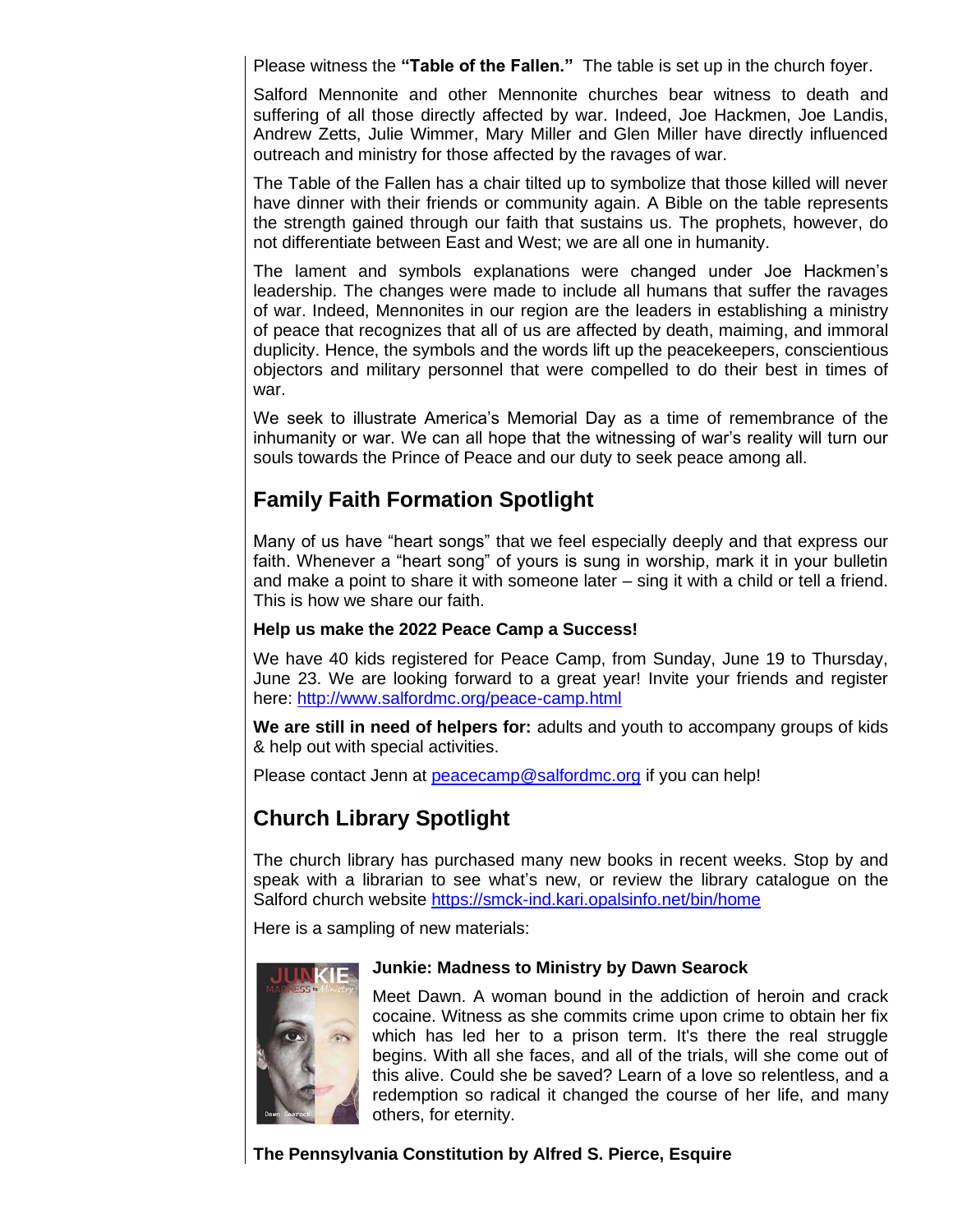

The Pennsylvania Constitution of 1776 represents an unusual amalgam of circumstances brought about by the American Revolution. The document is the result of four primary resources that were available to the Convention, which created the Constitution. This book discusses the resources available to the colonists, the political conditions of the time, the framework for the Constitution, the Constitutional Convention, as well as the text of the Constitution. That a group of untrained citizens could produce such an important document in such a short period of time reflects

the broad knowledge and understanding that Pennsylvania's citizens had of the constitutional process and provides insight to the democratic nature of the final product. (230pp. Masthof Press, 2021.)

## **News & Notes**

We will not be calling for prayer concerns from the congregation in worship on May 22. Please get any prayer concern updates to the Pastors by Saturday evening, or see a Pastor on Sunday morning before 9:15 am

This Sunday, May 22, the Foundations and Gospel Herald classes will continue a study on **Dismantling the Doctrine of Discovery**. The classes will be combined and will meet in the Fellowship and engage in some small group and some large group conversation.

If you were not able to view the 43-min film, you can do so at <https://dofdmenno.org/movie/> in preparation for this study.

All are welcome to join for the discussion of this history, its basis in Christian theology, its effects on Indigenous Peoples in our communities today, and how we might start to undo it as followers of Jesus.

Our **delegates to the Mennonite Church USA special assembly** will be available for conversation during Second Hour this Sunday, May 22, 2022. **Dave Greiser, Maria Hosler Byler, Melissa Heise and Andrew Zetts** would appreciate hearing your feedback on the four resolutions they will consider at assembly. You can share your thoughts with our delegates in Room 211, the Foundations Second Hour classroom is at the top of the stairs by the elevator. You can view the resolutions that will be considered by the delegates here: <https://www.mennoniteusa.org/special-delegate-session-22/>Salford is also providing funds to assist two delegates from Centro De Alabanza to be able to attend the Special Assembly.

**Mennonite Education Plan Covenants** have been placed in church mailboxes. Extra copies have also been placed in the turnstile by the Welcome Center. As a congregation, we have chosen to participate in the Mennonite Education Plan (MEP). The MEP is a covenant with a Mennonite congregation and conferencesponsored schools to pay tuition for each of its attending students. The MEP is based on the Biblical principle of mutual aid whereby the entire congregation shares in the cost of educating our students. If you have questions about the plan, or participating in the plan, please contact a member of the MEP ministry team, Ron Freed, Meredith Ehst or Jim Rittenhouse.

**Spring Workday** has been scheduled for June 11, 2022, starting at 8:00 am. The primary task for workday will be spreading woodchips on the playground. Please bring a metal rake if you have one. If you are able to help, please let Facility Manager George Gaugler know your plan to help.